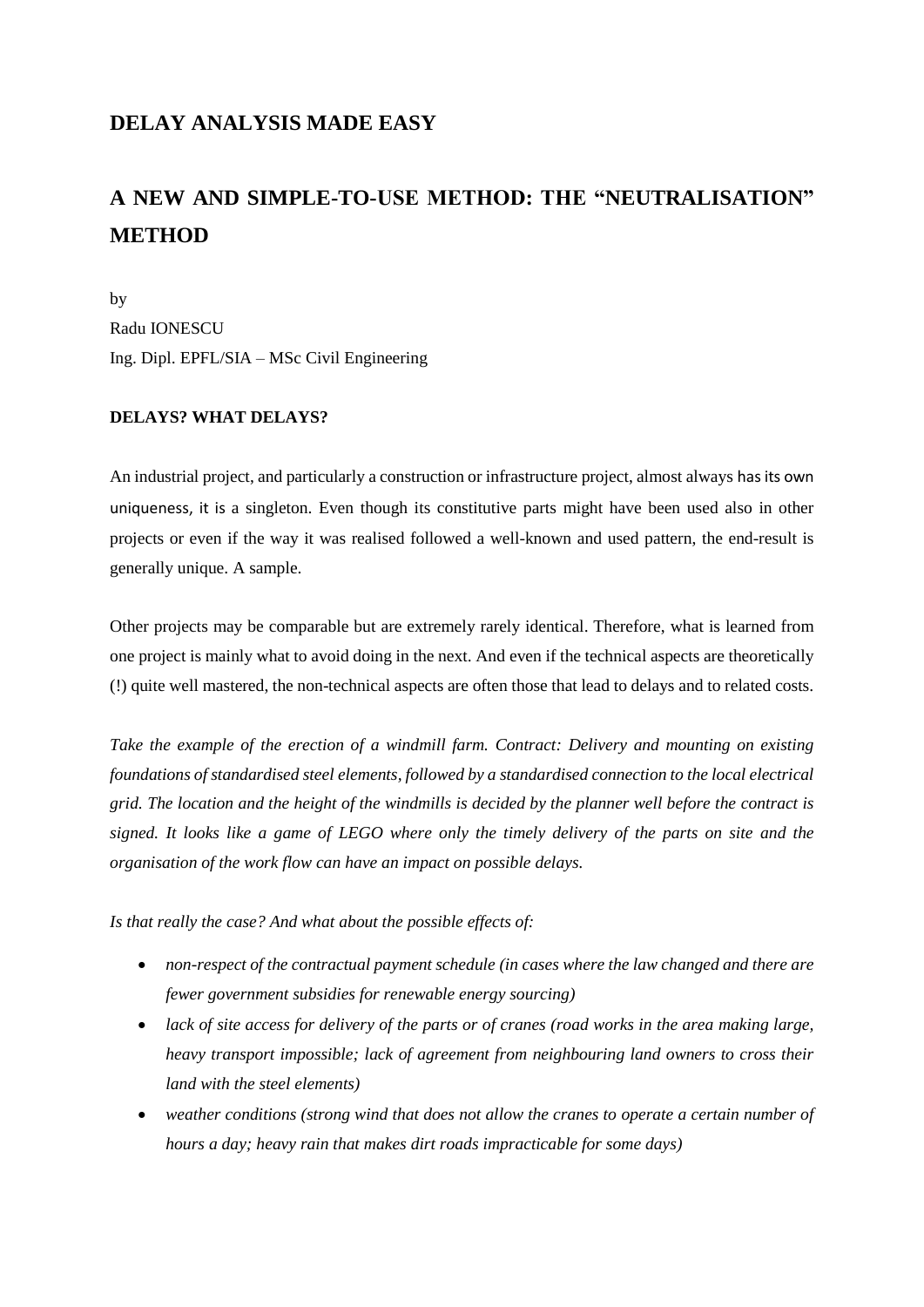- *the social context (last minute local or regional oppositions to the project; theft of valuable spare parts made of copper, the lack of which makes connection to the grid impossible)*
- *the grid connecting process (procedures or taxes changed since the signature of the contract)*

Sounds familiar? All of these events or maybe also others can make an expected straightforward contract last much longer than planned, while incurring unplanned extra costs. And that is where technical experts are asked to come to the rescue: understand what happened, who was at fault, who was late, what delaying action and/or event led to the delaying of another task, and whether there were any concurrent delays etc. In other words, simply business as usual for us at PMG.

Of course, contracts based on the FIDIC books or on NEC, JCT, CCAG rules or alike envisaged some of the most common situations, in particular when it comes to physical conditions, influence of local or regional authorities or some other unpredictable situations. They also treat the easily definable causes for delays and allocation of risks. But the reality is often much more complex and increasingly more complications than these are the industrial reality today. Therefore, delay analysis has become a science in itself.

The libraries are full of books making distinctions between, for instance:

- delay to progress vs. delay to completion;
- primary, secondary and tertiary causation:
- concurrent vs. parallel delays;
- concurrent vs. sequential delays;
- concurrent vs. pacing delays to progress.

All of them built theories related to the reciprocal influence of the different types of delays and of their causes.

## **WETHERED DELAY ANALYSIS METHODS**

Various methods have been developed to identify these delays and to analyse their causes and the effects on other delayed tasks. The most well-known and used analytical methods are either

Static

- As-planned vs. as-built
- As-planned impacted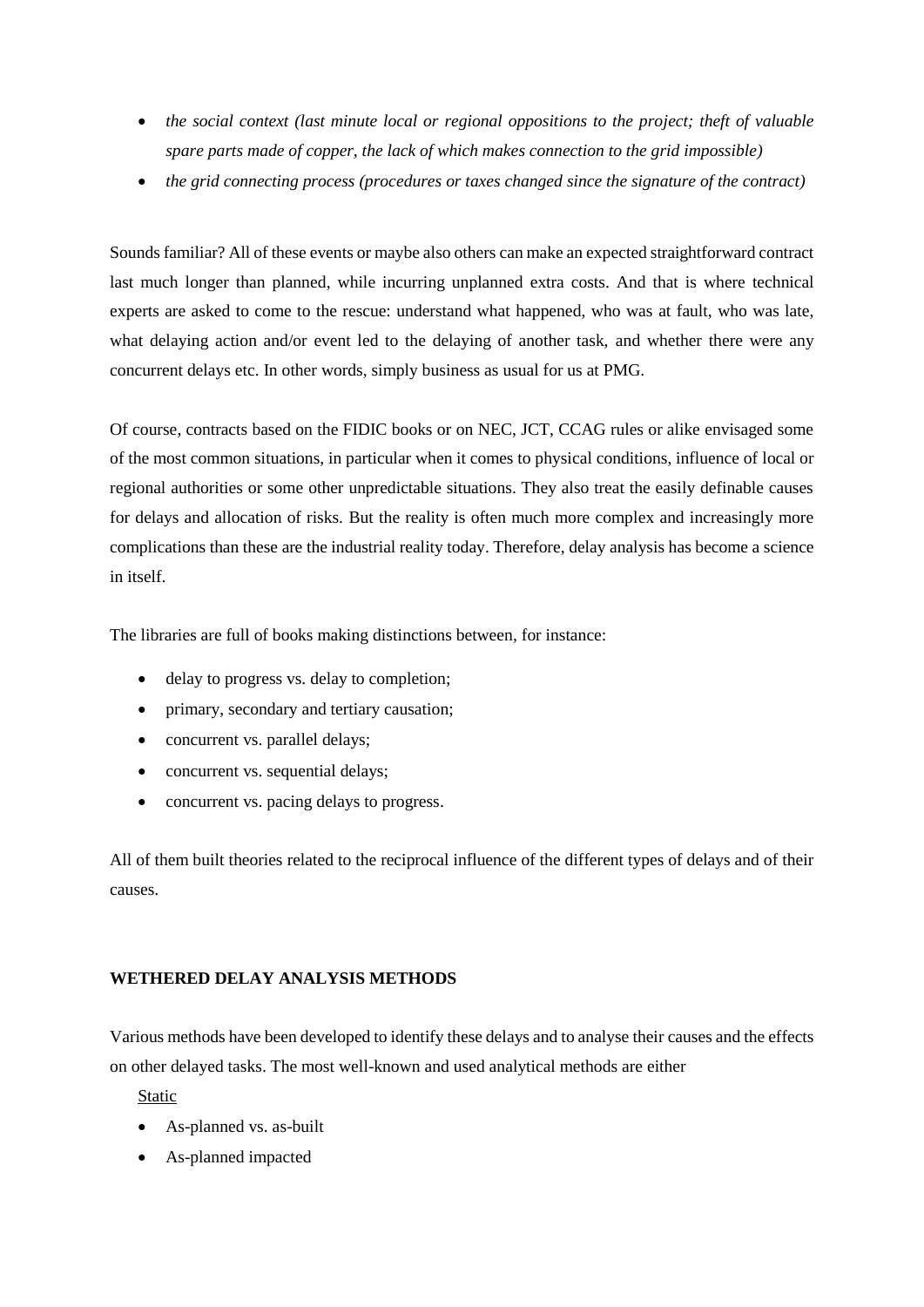• Collapsed as-built (known also as the "as-built but-for" method)

#### or Dynamic

- As-planned updated vs. as-planned updated (known also as the "contemporaneous period analysis")
- Time Impact Analysis (known also as the "snapshot" or "time slice" method)

Each method has its own field of application, its limits, its advantages and disadvantages. The most recurrent criticisms to the first 4 methods are linked to their inability to deal with:

- the changing nature of the critical path due to delays, recovery and acceleration
- concurrent delays
- the degree of recovery and acceleration at a given point in time.

At first sight, the Time Impact Analysis seems to be THE ultimate method offering only advantages. It's only perceived disadvantages are its relative complexity and the need of an experienced operator to obtain relevant results, and as a consequence, its cost. Nevertheless, in order to obtain a useful result, Parties have to provide the Expert with the native form of the initial programme of works and with a very detailed level of defined tasks with transparent relations/links between them. The same applies to newly added tasks or tasks that have been eliminated during the project. In practice, provision of this information rarely happens, as these documents are either missing or are difficult to find, to say the least...

#### **SO FAR, NO CONTEMPORARY DOCUMENTS, NO DEFINITIVE ANALYSIS**

Even the simplest method to understand and apply requires a "fuel" that is often lacking: contemporary information. This "raw material" should be a genuine reflection of what happened during the realisation of the contract. It consists of all documents tracing the reasons for which the tasks were executed in a different manner to the initial plan, or at a different time, or in a different quantity than what was contractually agreed upon. It allows to understand why certain tasks were not executed at all, or on the contrary, why other tasks, not contractual, were requested by the Employer and executed by the Contractor. It also allows us to understand the evolution of the social, environmental, administrative context between the time of signature of the contract up to the final reception of the works.

In the absence of this "raw material", the Expert is the one who has to complete the missing information and gaps, by making assumptions, by applying extra- and/or interpolations, by deductions, by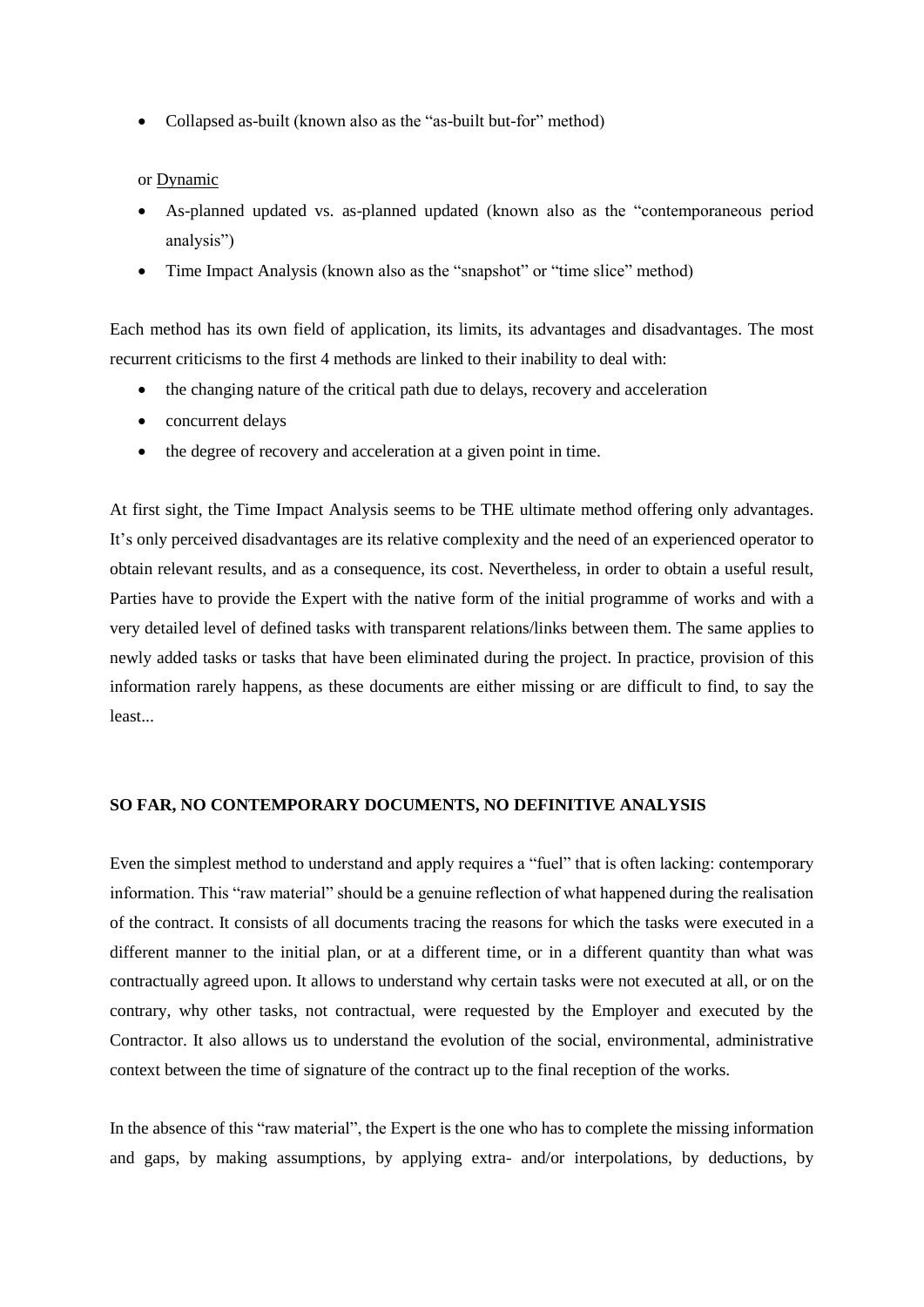interviewing participants (as subjective and imprecise as they are years after the facts) and without having absolute certainty that things happened as imagined in the "fill-the-gap" scenario.

Collecting, archiving and keeping easily accessible the "raw material" that accompanied the realisation of a project is an objective in itself, an essential subject that is not the focus of this article but that should highly be deserving of attention.

Nevertheless, to illustrate the size of the task, the following numbers are an estimate of the number of pages (plans set apart) of "raw material" that were created by the stakeholders of the construction of a large European gas power plant (real case), over a period of 7 years:

| $\bullet$ | total number of pages                            | 950'000 |
|-----------|--------------------------------------------------|---------|
| $\bullet$ | number of pages relevant to time and cost issues | 46'000  |
| $\bullet$ | number of pages with critical content            | 7'000   |

(these numbers were obtained after all duplicates were removed from files)

And when, after a long sorting and screening process, the number of important pages was brought down from almost a million to 7'000, a large number of facts described there did not fit the understanding the Parties had of them. And this was by far not a rare case.

## **HOW TO OVERCOME THE POOR NUMBER OF CONTEMPORARY DOCUMENTS**

# **THE NEUTRALISATION METHOD and ITS ADVANTAGES FOR THE ARBITRATOR AND THE PARTIES**

Amongst these thousands of pages, there is always some information that is not disputed by the Parties. This information can be, for instance, the period and the duration of the geotechnical studies, of pouring the concrete into a foundation, of the application of the geotextile on a certain surface or of the water proofing layer on a flat roof. It could be the time that the Contractor took to come up with an offer for an extra task or that the Engineer requested to approve an alternative technical solution presented by the Contractor.

There are also some (not many!) undisputed facts leading to confirmed delays.

*Example: A Contractor was supposed to execute a certain number of meters of footpath kerbs within 2 weeks starting on 1 st June. The weather was perfect, the material was delivered on site in advance, and all preparatory works were executed correctly and in a timely manner. It took the Contractor 3 weeks to execute the kerbs while experiencing a documented work force shortage, due to documented late start*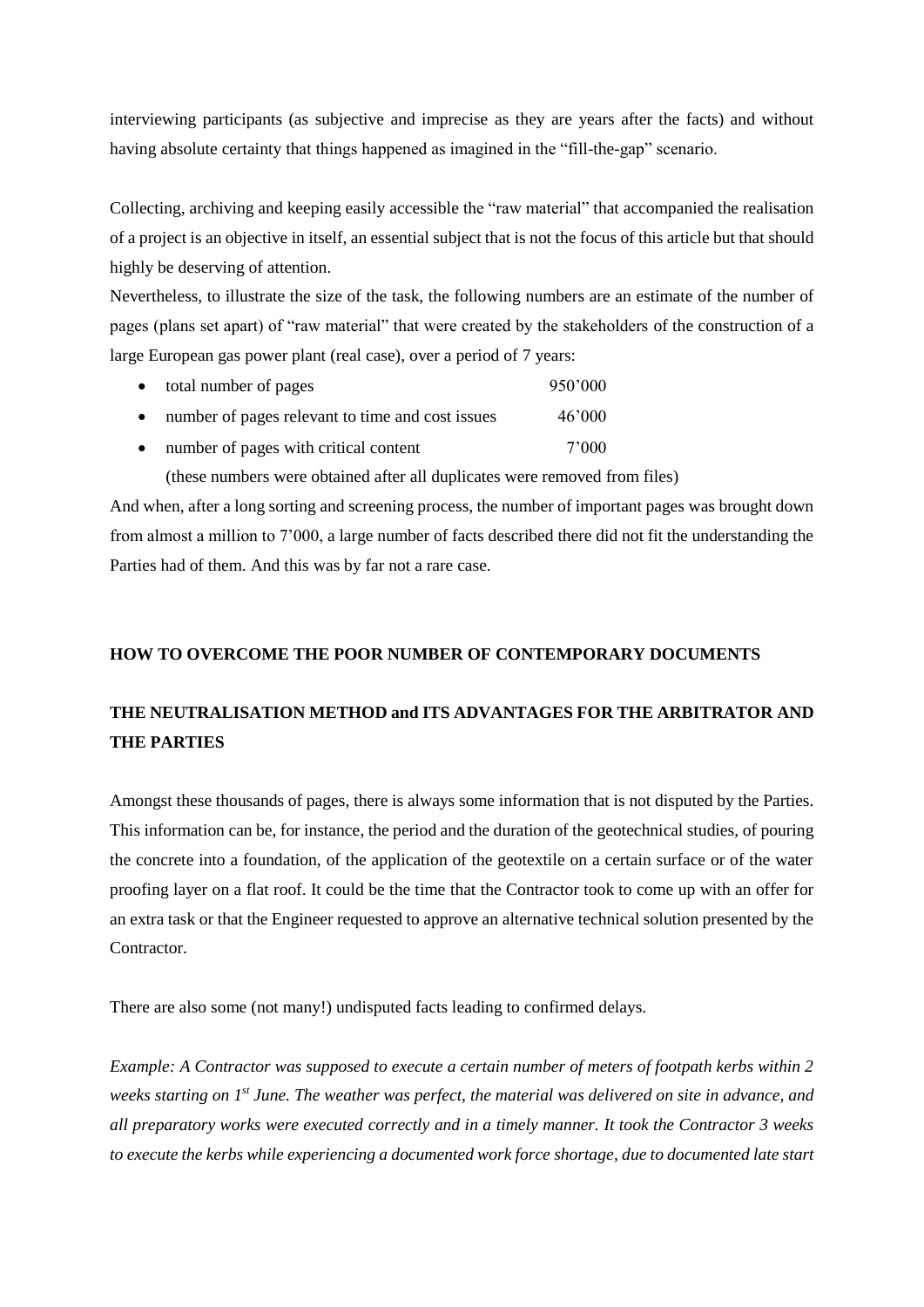*of skilled labour force recruiting procedures. In other words, it was the Contractor's entire responsibility for the 1-week delay.*

The neutralisation method described below is based on this undisputed information sources. It addresses the delays attributable exclusively to the Contractor. It allows a comparison between the contractual duration of the project (or of the part of the project under Contractor's responsibility) and the documented duration of the activities executed by the Contractor free of any intervention and/or influence. It is an intuitive, very easily understandable method. It is closely related to actual events and does not need to have access to the links between the tasks of the as-planned programme. It is applicable to projects that are either short or long. It does not deal with concurrency, nor with re-sequencing or recovery issues. It is based on objective and undisputed information sources. Its main rationale is the so-called "principle of neutralisation".

By looking at the as-built programme, the Expert puts aside - "neutralizes" - all tasks executed by other parties, other than the Contractor (Employer, Engineer, authorities), the tasks that implied the involvement of other parties, other than the Contractor (collaboration with other stakeholders) and all tasks for which the total duration is not clearly defined or at least the period of time when it happened that is not clearly defined.

*Example: There is information indicating that a task was already under execution on a certain date, but without knowing exactly when it started. The Expert will consider the task as starting at the date when all stakeholders agree the Contractor was already executing the task. The unclear durations are "neutralized", thus ignored, and therefore in this case, the period between the unknown start of the task and the date when all stakeholders agree the Contractor was executing the task, is ignored*.

As a result, the Expert retains only the tasks carried out without hindrance by the Contractor alone for analysis. By adding the undisputed durations of these tasks, the Expert obtains a certain Total Confirmed Duration (TCD) of the Contractor's intervention. The TCD is then compared with either the planned or the contractual duration of the works. The difference between the TCD and the contractual duration of the works represents the Confirmed Delay (CD). The CD can be either positive or negative.

- A. The CD is positive. This implies that even by ignoring all tasks that are unclear with respect to their duration or responsibility, the Contractor was or would have been late. The value of the CD may serve to define the level of delay related penalties.
- B. The CD is negative. It does not automatically mean that the Contractor was not or would not have been late. It means that a more speculative analysis of the facts is required.